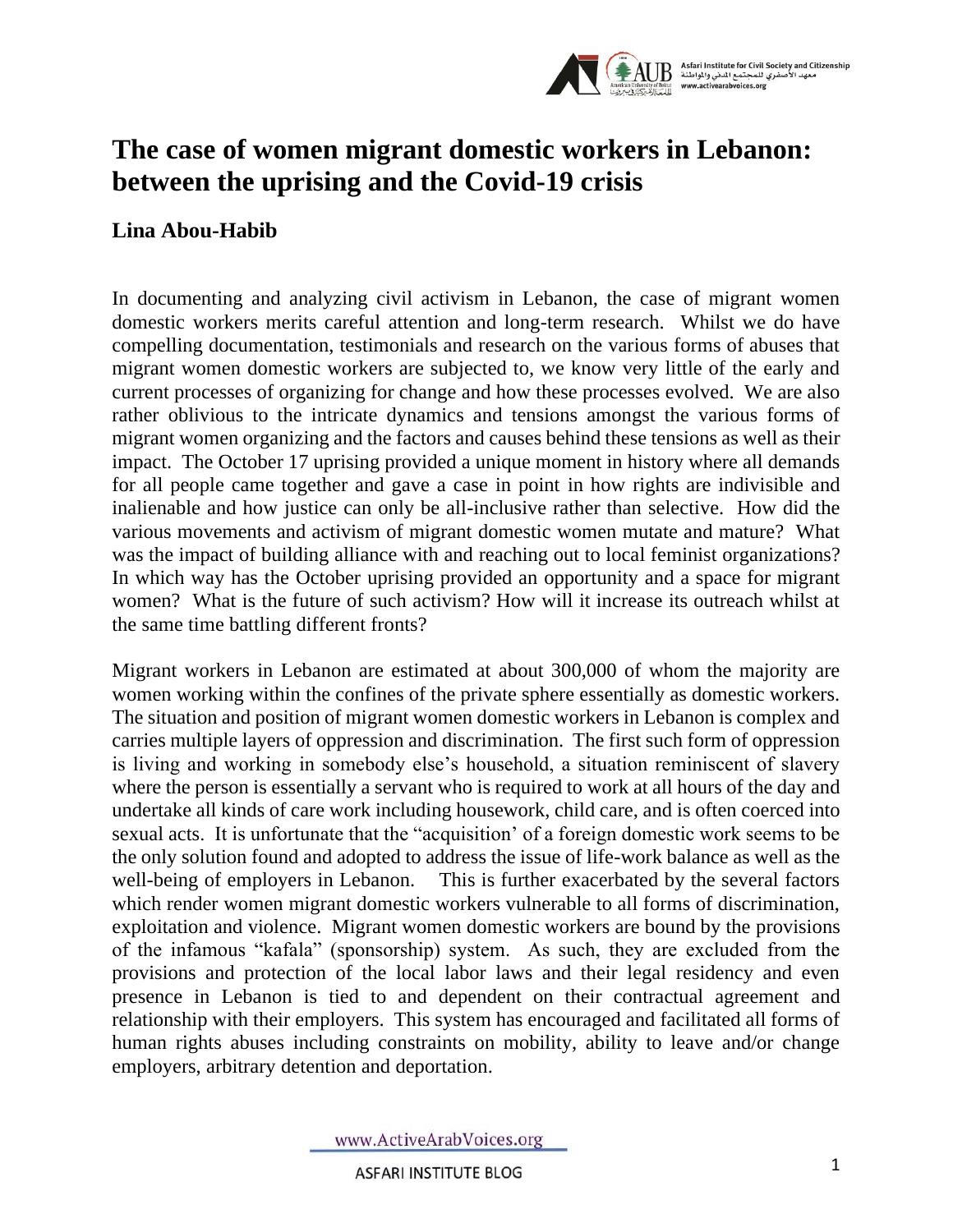

Despite blatant evidence on the impact of the Kafala system on the rights and lives of many a migrant domestic worker, the Ministry of Labor, the party essentially responsible

for regulating this sector, has taken very limited steps to redress and address the situation. For many years now, international and local human rights organizations as well as UN

agencies have attempted several forms of dialogue and engagement with the Lebanese state via the Ministry of Labor in an effort to bring in some level of reform to the Kafala system. Demands have included an end of the concept and practice of the Kafala system (believed to be itself inhumane and in violation of the basic foundations of human rights and human dignity), as well as expanding the provisions and purview of local labor laws to include migrant women domestic workers. The latter measure would pave the way for putting in place conditions of decent work for migrant women domestic workers which would include protection, complaint and grievance mechanisms, the right to organize and choose work as well as regulating and monitoring the role played by recruitment agencies who are all too often complicit in the ill treatment and abuse of domestic workers.

Meanwhile, Lebanon remains a case in point of the ill treatment of migrant women domestic workers. Dubious cases of "suicide" remain frequent in addition to numerous cases of migrant women fleeing from captivity in an attempt to escape violence, harsh treatment, inhumane working conditions coupled with the confiscation of passports, failure to pay fees, enforcement of forced labor, physical, sexual and other forms of violence as well as denial of appropriate food and health care and contact with friends and family.

In the midst of these serious violation in their human rights and the absence of any form of legal protection and given the uneven and often ineffectual intervention of their embassies when these exist, migrant women domestic workers have engaged in various forms of informal solidarity organizing in an effort to provide each other with both solace and support. Despite the importance of such form of solidarity organizing, very little is documented, archived, studied and available for public access. However, and according to a study entitled "*Migrant Domestic Workers Organising in Lebanon*", published by the Anti-Racism Movement in 2020, such forms of organizing can be traced back to 2011 when small groups of Ethiopian migrant women got together to form a membership group where members offer each other safety and support in addition to money, medicine and food. Since then, several groups of migrant women workers were formed, often convening over shared identity or nationality, while stepping up various forms of what can be described as cultural as well as humanitarian activities and sometimes attempting to establish various links with home countries as well as feminist organizations in Lebanon.

In early 2015, and with the increased and gross violations against women migrant domestic workers, an interesting initiative took place namely the nascent formation of a union of migrant women domestic workers. Whilst the initiative received strong support from local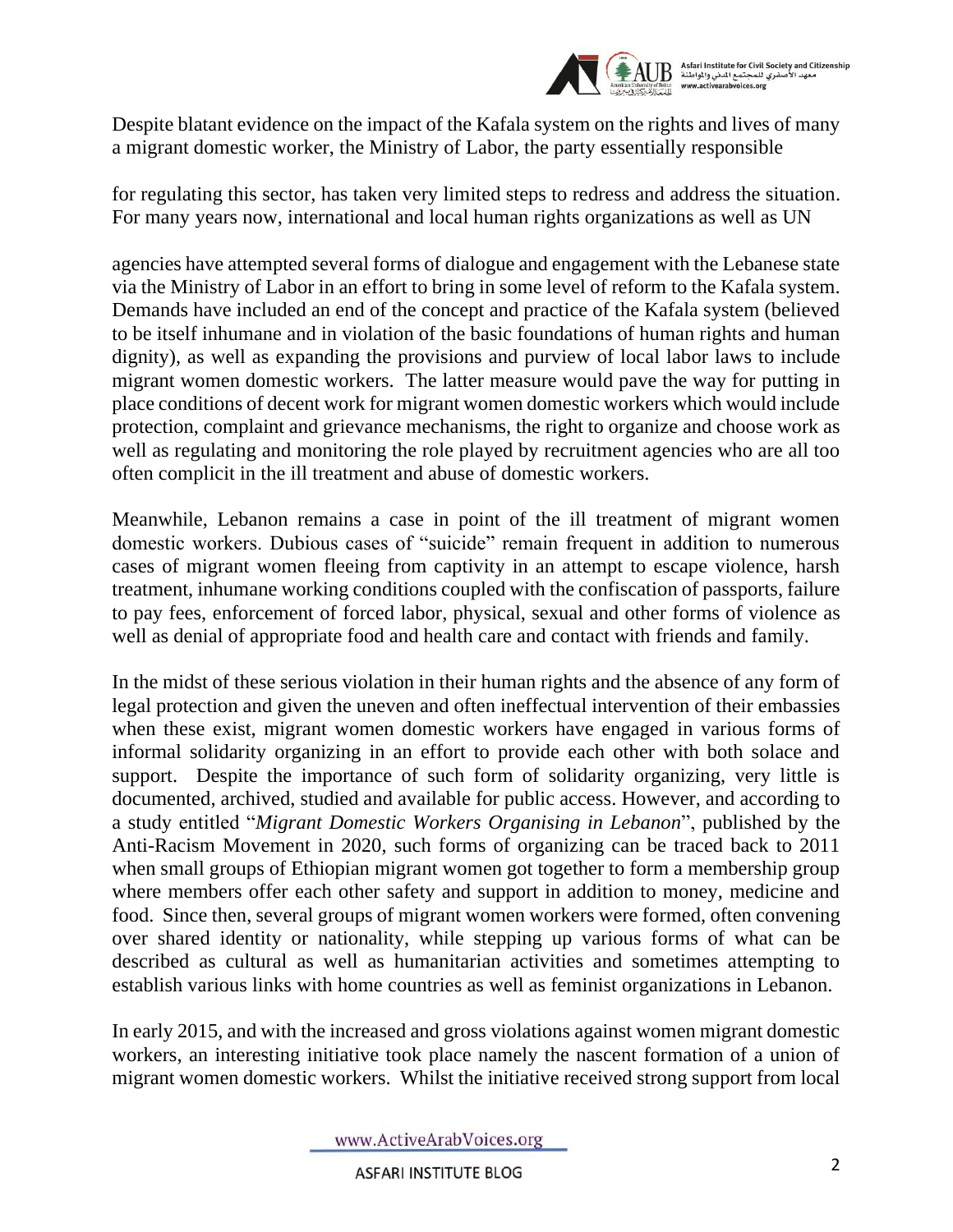

feminist and human rights activists, its request to receive legal recognition and registration was denied and confronted with heightened racism and denigration.

Indeed, the Ministry of Labor used the existing and unfair labor law which does not allow migrant workers to organize officially. In addition, two of the most vocal migrant women activists and who were amongst the leaders of this initiative were arbitrarily detained and repatriated in an attempt to intimidate and deter their companions from continuing with their pursuit or from simply speaking out.

The unprecedented initiative to set up a union of women migrant domestic workers marked a turning point in the form and sophistication of organization efforts amongst migrant women workers as well as a clear rupture and break away from a long history of silence and of fear from repression and retaliation. Rather than finding ways to address immediate and practical problems, migrant women domestic workers were calling for a system change, for the right to be heard, the right to organize and the right to have rights same as in the case of other workers. At the essence, this was a call for "recognition" as Nancy Frasier would characterize it (add reference) as well as a powerful break from fear and isolation.

In 2010, and in conjunction with a number of progressive feminist and human rights organizations in Lebanon, regular demonstrations and public events by migrant women workers began to take place to mark various key occasions notably International Women's Rights day on March 8th. This period undoubtedly heralds an important shift towards claiming the public space as a space for resistance. It is safe to say that the famous demonstration (add itinerary and approximate numbers) of migrant women domestic workers on the occasion of International Domestic Workers' Day on June 24th 2018 was a remarkable date as it was a celebration of power, solidarity, voice and dignity.

## **The October 17 revolution: A different and all-inclusive discourse**

The October 17 revolution brought with it a different discourse as well as different and diverse voices especially when compared to the uprising which took place earlier in 2015 as a protest to the deadlock reached with the garbage crisis. The demands of the October 17 revolution indicated a will and a maturity to engage in an all-out reform which seeks to transform the core of governance toward a pro rights system that favors people over profit. A main feature of the October 17 revolution was indeed the richness and multiplicity of voices and the strong and uncompromising feminist demands which included the voices of the LGBTQ community, refugees and migrant women workers, women with disabilities and other groups who would normally be characterized as "vulnerable". This may have been the first historical moment of powerful public dissent and resistance which was inclusive and where many citizens of Lebanon denounced the violations of rights that refugees and migrant women were subjected to and framed their demands as all-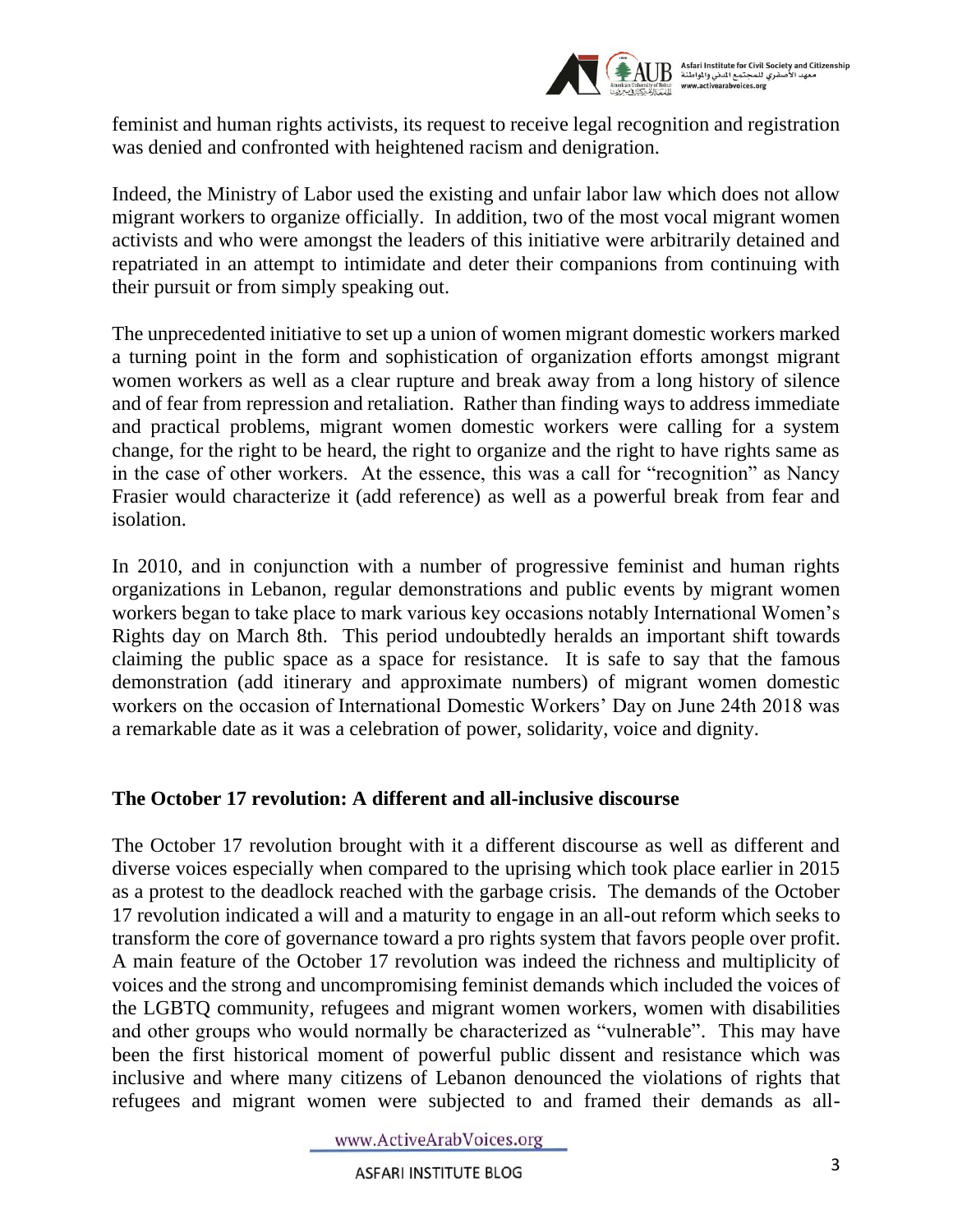

encompassing and including all individuals in the country. **Indeed, and for women domestic workers in Lebanon, this may well be a new level of activism where migrant women workers bonded as a group with national demands and** 

**with the demands of other groups and fighting collectively against oppression, corruption and the denial or rights and freedoms**. The significance of this moment is quite complex and, again, multi-layered. On the one hand, migrant women domestic workers have stepped out of the shackles of the private domain where their lives, voices and even thoughts are controlled by their employers. They have formed their own groups and organizations thus defying a legal system that does not recognize their basic right to organize as women workers and they have claimed back their own voices.

## **Covid-19 and the economic crisis as a structure of political opportunity**

With the escalating economic crisis in Lebanon and the constraints imposed by Covid-19, migrant women domestic workers were disproportionately affected. In best case scenarios, and with the enforcement of the lockdown, migrant women domestic workers saw their household chores increasing with the obligation to meet the often unreasonable demands of members of the household now staying at home full-time. In worst case scenarios, women migrant domestic workers were subjected to more abuse including the withholding of their wages as well as their basic needs under the guise of worsening economic conditions. In fact, many reports indicate that migrant women domestic workers have lost their jobs or even dropped in front of their embassies without their papers, travel document or any means of subsistence. This was the specific case endured by Ethiopian domestic workers whose embassy was totally uncooperative and who ended up in a shelter operated by a local NGO where reports of alleged abuses were made by the women after being released and prior to their repatriation. While this incident is a case in point of the cruelty and harsh treatment that migrant women domestic workers are subjected to, it does however showcase a powerful situation where the women staged a sit-ins, spoke out about what they are going through and demanded solutions from their employers, their embassies and the Lebanese state. In doing so, they also addressed the Lebanese public to bear witness and to react to this injustice that has become an ugly part of ordinary life in Lebanon.

How would the activism of migrant women domestic workers carve its own space independently from other forms of local activism? How can it expand to reach out to more invisible forms of resistance and activisms by migrant domestic women in gulf countries as well as other parts of the MENA region? In researching this nascent movement, what would be the research ethics consideration? What are the implications of researching this movement using yet again the lenses and tools of "studying the other"? How can an agenda of transformative feminist research be built joint with the women themselves and how will we be able to capture and amplify their voices?